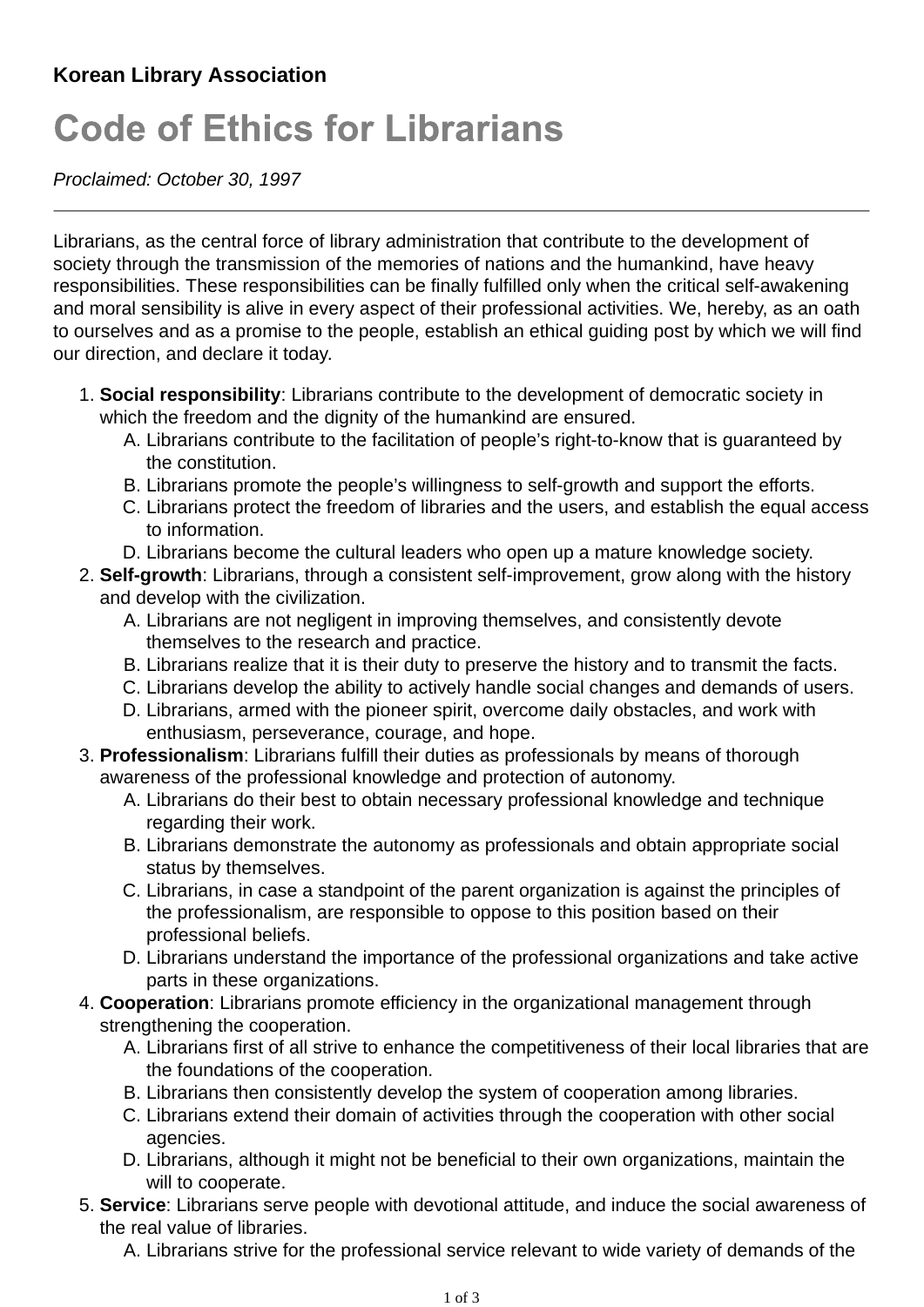users.

- B. Librarians do not discriminate against users based on their ideological orientation, age, gender, or social status.
- C. Librarians always perform their duties with kind and friendly manners.
- D. Librarians endeavor to obtain the rightful social recognition of libraries.
- **Collection**: Librarians, as the ultimate authority to collect, organize, preserve knowledge 6. resources, and to make them available for free use, resist any interference that interrupts these activities.
	- A. Librarians are responsible to protect the national cultural heritage and social memories.
	- B. Librarians should be free from prejudice, interference, or temptation of any kind in selecting knowledge resources.
	- C. Librarians strive for standardization in organization of knowledge resources.
	- D. Librarians protect personal information of the users and are not forced to disclose this information.
- 7. **Dignity**: Librarians maintain dignity as professionals engaged in public organizations.
	- A. Librarians always perform their duties with pride as professionals.
	- B. Librarians always maintain honest attitude and self-esteem.
	- C. Librarians do not attempt to gain any illegitimate benefit related to their work.
	- D. Librarians sincerely observe the professional ethical code.

*Proclaimed at the Korean Library Association National Convention after one year of preparation. The Korean Library Association (KLA), in accordance with the decision made at the 47th Annual General Conference in 1996, pursued a project to establish the "Code of Ethics for Librarians." Since September of 1996, a total of 10 committee meetings were held, as well as two public hearings and another two open discussions through the KLA Bulletin. As a result, the 3rd draft for the "Code of Ethics for Librarians" was produced, and finally, with the approval of the board of trustees, the Code came to a confirmation. The Code was proclaimed during the 35th KLA National Convention held at Sorak Hanhwa Condominium conference hall from October 30 to November 1, 1997. The "Code of Ethics for Librarians" consists of 7 sections and 28 specific points under a foreword. The procedures for the preparation of the code and the entire code are as follow:*

## *PROCEDURES*

- *3. 18. 1996 The project adopted at the 48th Annual General Conference*
- *9. 21. 1996. "Committee for the Foundation of the Code of Ethics for Librarians" organized. The first committee meeting.*
- *10.19. 1996 The Committee reorganized to be "Special Committee for the Establishment of the Code of Ethics for Librarians." Committee members: Kyu-Seob Hyeon (Chair, Professor, Kongju National University); Jung-Gun Kim (Professor, Pusan National University); Kyung-Ku Lee (Director of Public Service Division, National Library of Korea); Yong-Hun Lee (President, Librarians Association of Korea); Won-Ho Jo (Secretary General, Korean Library Association)*
- *11. 1. 1996 Mid-term report presented and opinion survey conducted at the 34th KLA National Convention.*
- *12. 17. 1996 Third Committee meeting to discuss the issue.*
- *1. 31. 1997 Fourth Committee meeting.*
- *2. 14. 1997 Fifth Committee meeting.*
- *2. 24. 1997 Sixth Committee meeting.*
- *4. 12. 1997 First draft prepared at the seventh Committee meeting.*
- *-- Opinion survey conducted through the KLA Bulletin (3/4, 1997).*
- *6.26-28, 1997 Public hearing held at the Joint Scholarly Conference hosted by the four library and information science societies in Mujoo.*
- *8.28. 1997 Second draft prepared at the eighth Committee meeting.*
- *-- Second opinion survey through the KLA Bulletin (7/8, 1997) conducted.*